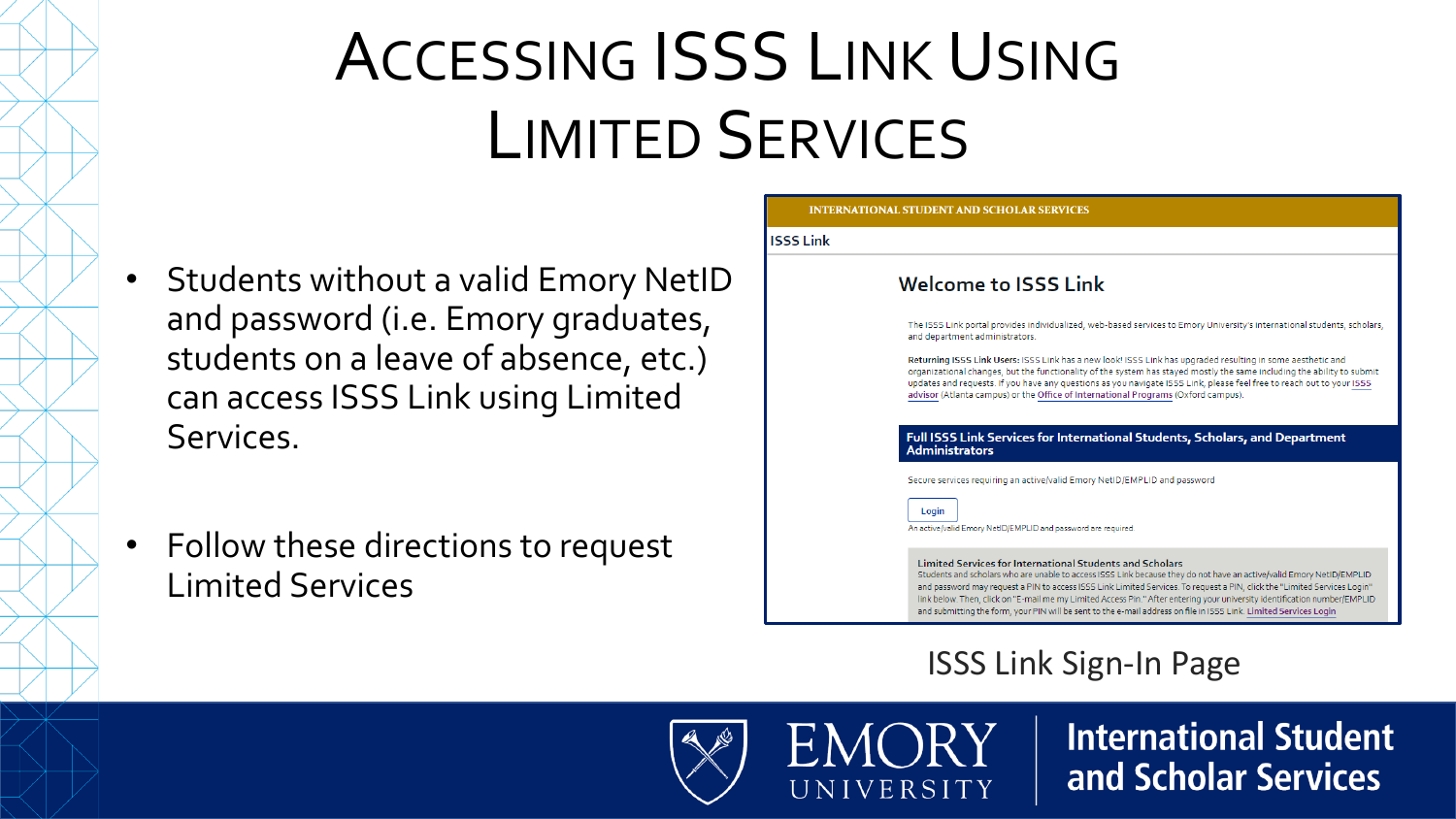### LIMITED SERVICES ACCESS

If you do not have a valid Emory NetID and password, please take the following actions so that ISSS can provide you with Limited Services Access:

- Go to the ISSS Link homepage [\(https://issslink.emory.edu/istart\)](https://issslink.emory.edu/istart) and click on the **"Limited Services Login"** link. This will take you to the Limited Services login page.
- Click on "Email me my Limited Access PIN." This will take you to the ISSS Link Limited Services PIN Lookup page.

(Directions continued on next page.)

IVERSITY

**International Student** and Scholar Services

**Limited Services for International Students and Scholars** 

Students and scholars who are unable to access ISSS Link because they do not have an active/valid Emory NetID/EMPLID and password may request a PIN to access ISSS Link Limited Services. To request a PIN, click the "Limited Services Login" link below. Then, click on "E-mail me my Limited Access Pin." After entering your university identification nui and submitting the form, your PIN will be sent to the e-mail address on file in ISSS Lisk. Limited Services Login

| <b>Login to ISSS Link - Limited Services</b>                                                                                                                                                                                                                                                                                                               |
|------------------------------------------------------------------------------------------------------------------------------------------------------------------------------------------------------------------------------------------------------------------------------------------------------------------------------------------------------------|
| IF YOU HAVE AN ACTIVE/VALID EMORY NETID AND PASSWORD, CLICK HERE TO LOGIN TO ISSS LINK FULL SERVICES                                                                                                                                                                                                                                                       |
| Use your University ID number/EMPLID, date of birth, and limited access PIN to log into Limited Services. Limited Services are for Emory graduates,<br>students on a leave of absence, or other students without a valid Emory NetID and password as well as new international students/scholars who have<br>not yet received an Emory NetID and password. |
| Need a PIN?                                                                                                                                                                                                                                                                                                                                                |
| Click on "E-mail me my Limited Access Pin" below. After entering your university identification number/EMPLID and submitting the form, your PIN<br>will be sent to the e-mail address on file in ISSS Link. If you do not receive the e-mail in your Inbox (and Junk Folder) within 24 hours, please e-mail<br>isss@emory.edu for assistance.              |
| (*) Information Required                                                                                                                                                                                                                                                                                                                                   |
| University Identification Number/EMPLID*                                                                                                                                                                                                                                                                                                                   |
|                                                                                                                                                                                                                                                                                                                                                            |
| Date of Birth*<br>п<br>MM/DD/YYYY                                                                                                                                                                                                                                                                                                                          |
| Limited Access PIN *                                                                                                                                                                                                                                                                                                                                       |
|                                                                                                                                                                                                                                                                                                                                                            |
| Your Limited Access PIN is necessary to confirm your identity. If you have yet to receive it, or have                                                                                                                                                                                                                                                      |
| forgotten it, you may request that the system e-mail it to you.                                                                                                                                                                                                                                                                                            |
| Login                                                                                                                                                                                                                                                                                                                                                      |
| E-mail me my Limited Access PIN                                                                                                                                                                                                                                                                                                                            |
|                                                                                                                                                                                                                                                                                                                                                            |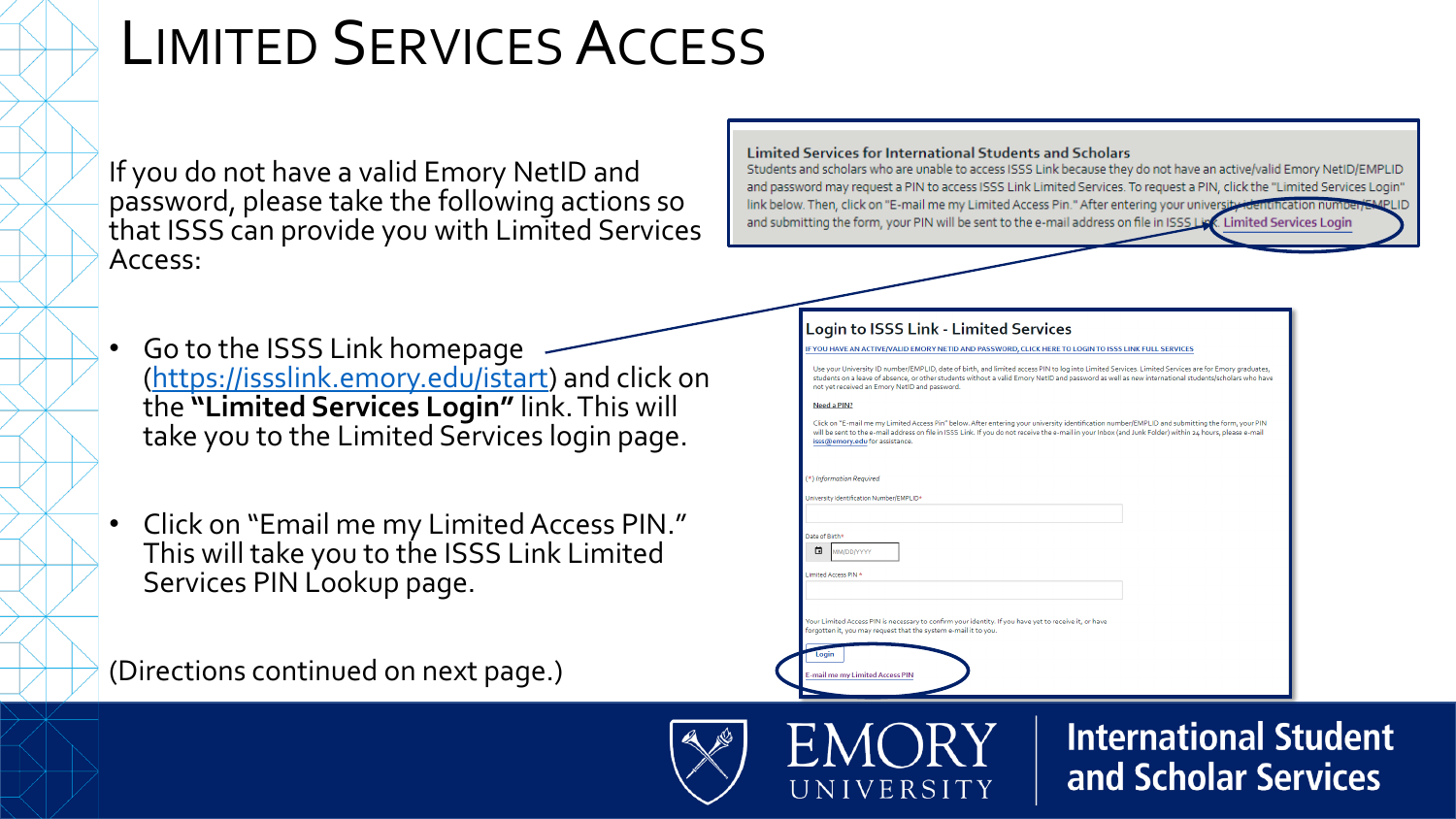## LIMITED SERVICES ACCESS (CONTINUED)

- Enter your 7-digit **University Identification Number** (sometimes called your "Emory ID" or your "Student ID"). Then click "Submit."
- An email will be sent to the email ISSS has on file. This email will contain your Limited Access PIN. **If you do not receive this email, please contact ISSS to verify the email address on file.**

| <b>ISSS Link</b>                                                                                        |
|---------------------------------------------------------------------------------------------------------|
| <b>Limited Services PIN Lookup</b>                                                                      |
| Please provide your University Identification Number to have your Limited Services PIN e-mailed to you. |
| (*) Information Required                                                                                |
| Jniversity Identification Number*                                                                       |
| Submit                                                                                                  |

(Directions continued on next page.)



 $\bigcap$ RY UNIVERSITY

**International Student** and Scholar Services